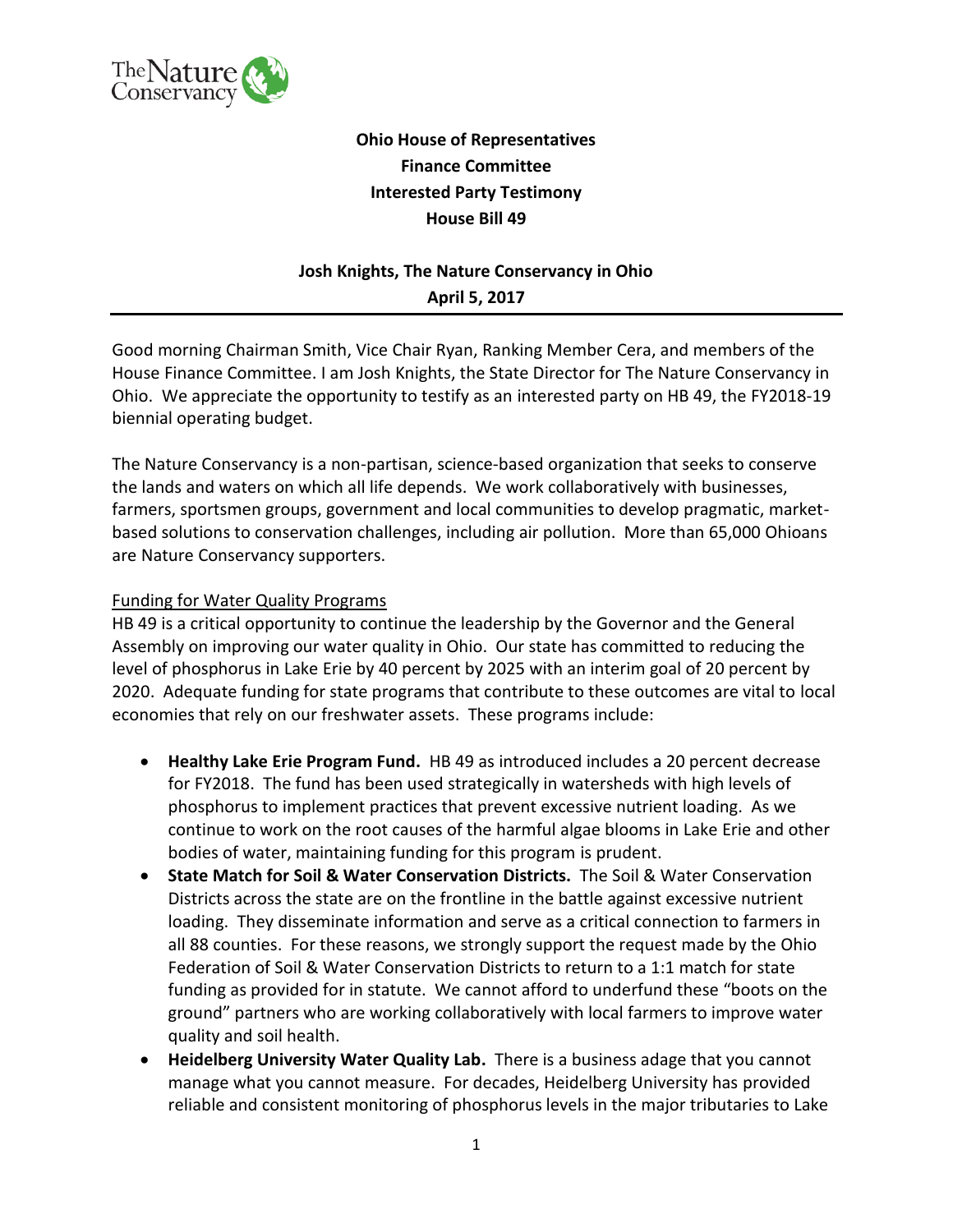

Erie. We support continued funding for this monitoring in the Ohio Department of Agriculture's budget. We request a modest increase over the proposed level of \$250,000 to \$275,000 for each year of the biennium. Heidelberg's research has greatly assisted scientists and policymakers in defining the scope of our water quality challenge in Lake Erie.

- **Lake Erie Commission.** Likewise, we fully support the funding levels requested for FY2018-19 for the Lake Erie Commission (\$568,000 for the first year and \$571,000 for the second) as well as proposed changes to its mission and responsibilities. Importantly, it will focus on the twin policy challenges of excessive nutrient loading and the beneficial use of dredge material. The commission will also play more of a coordinating role with local, state and federal partners on programs and policies related to Lake Erie. This includes serving as a clearinghouse and repository for information related to Lake Erie. These changes align with the so-called "Blue Accounting" initiative supported by the Council of Great Lakes Governors, International Joint Commission, and The Nature Conservancy.
- **Ohio Sea Grant.** Ohio Sea Grant is part of a federal-state investment that supports the health and economic resilience of our nation's coastal communities, including the Great Lakes. The federal investment sends 95 percent of its appropriated funds to coastal states to solve challenges identified locally such as harmful algae blooms. Sea Grant plays a pivotal role as a credible source of research and information on water quality issues in Ohio by applying sound science to educate the public on the complex issues related to the health of Lake Erie. Unfortunately, the President's "skinny budgets" for the remainder of FY2017 and for all FY2018 have proposed eliminating this appropriation. The Nature Conservancy is engaging the Ohio congressional delegation on restoring this federal appropriation. As such, it is important that Ohio continue our state's investment in this program. We respectfully ask the General Assembly to provide the full \$299,250 requested for each year for Ohio Sea Grant given the continued water quality challenges our state faces.

### Total Daily Maximum Loads

HB 49 also includes language to respond to the Ohio Supreme Court decision from 2015 that requires a new TMDL process. TMDLs are important because they establish the activities and strategies for improving the quality of Ohio's lakes and streams. They are applied on a watershed-by-watershed basis. The court found that opportunities for public comment were insufficient and that a rulemaking process would be required. The content of HB 49 seeks to address the court's findings by providing a process for additional input by all stakeholders. The Nature Conservancy supports the language in general, but has questions about delays in implementation of TMDLs if it is implemented as currently written. Our understanding is that Ohio EPA is still refining the language based on its conversations with stakeholders, including permit holders. We are providing our feedback to Ohio EPA on changes we would like made before the TMDL language is finalized.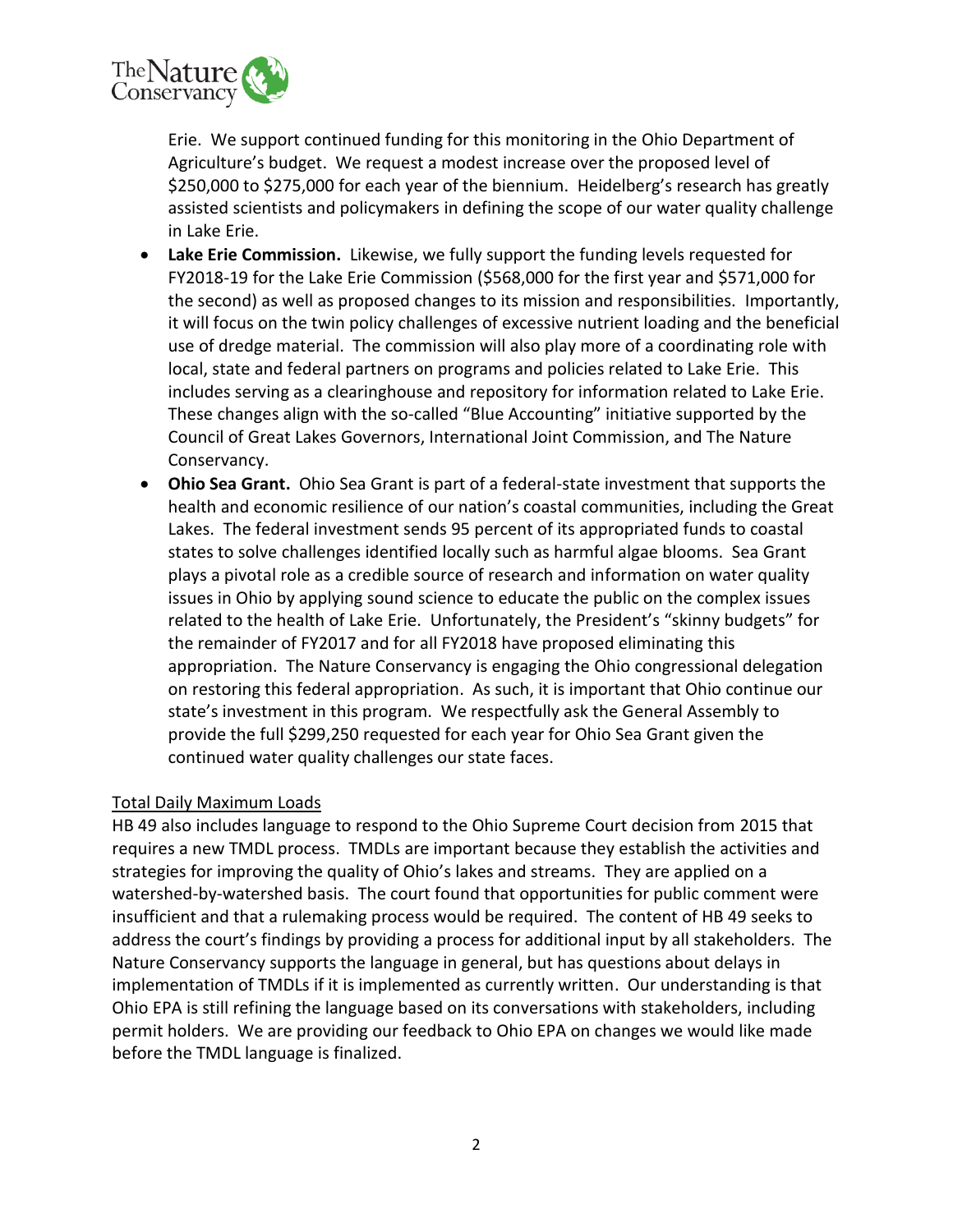

### Aquatic Invasive Species

We have a final request for the committee's consideration. In the last General Assembly, Representative Dave Hall championed legislation, HB 396, to significantly strengthen existing regulations regarding new aquatic invasive species entering Ohio and harmonize approaches within the Great Lakes states. Thanks to his leadership, the Ohio Department of Natural Resources has made some important administrative changes. The final piece of Rep. Hall's legislation requires ODNR to develop a written risk assessment process for evaluating the threat of new organisms becoming an aquatic invasive species. The language is approved by ODNR and was included last December in SB 333 (see attached). Unfortunately, the bill did not pass the "lame duck" session. For these reasons, we respectfully ask that the committee add the provision to HB 49.

Thank you again for this opportunity to testify as an interested party on HB 49. I would be happy to try to answer any questions.

Josh Knights Executive Director The Nature Conservancy in Ohio 6375 Riverside Drive, Suite 100 Dublin, OH 43017 Phone: 614-717-2770 Email: [jknights@tnc.org](mailto:jknights@tnc.org)